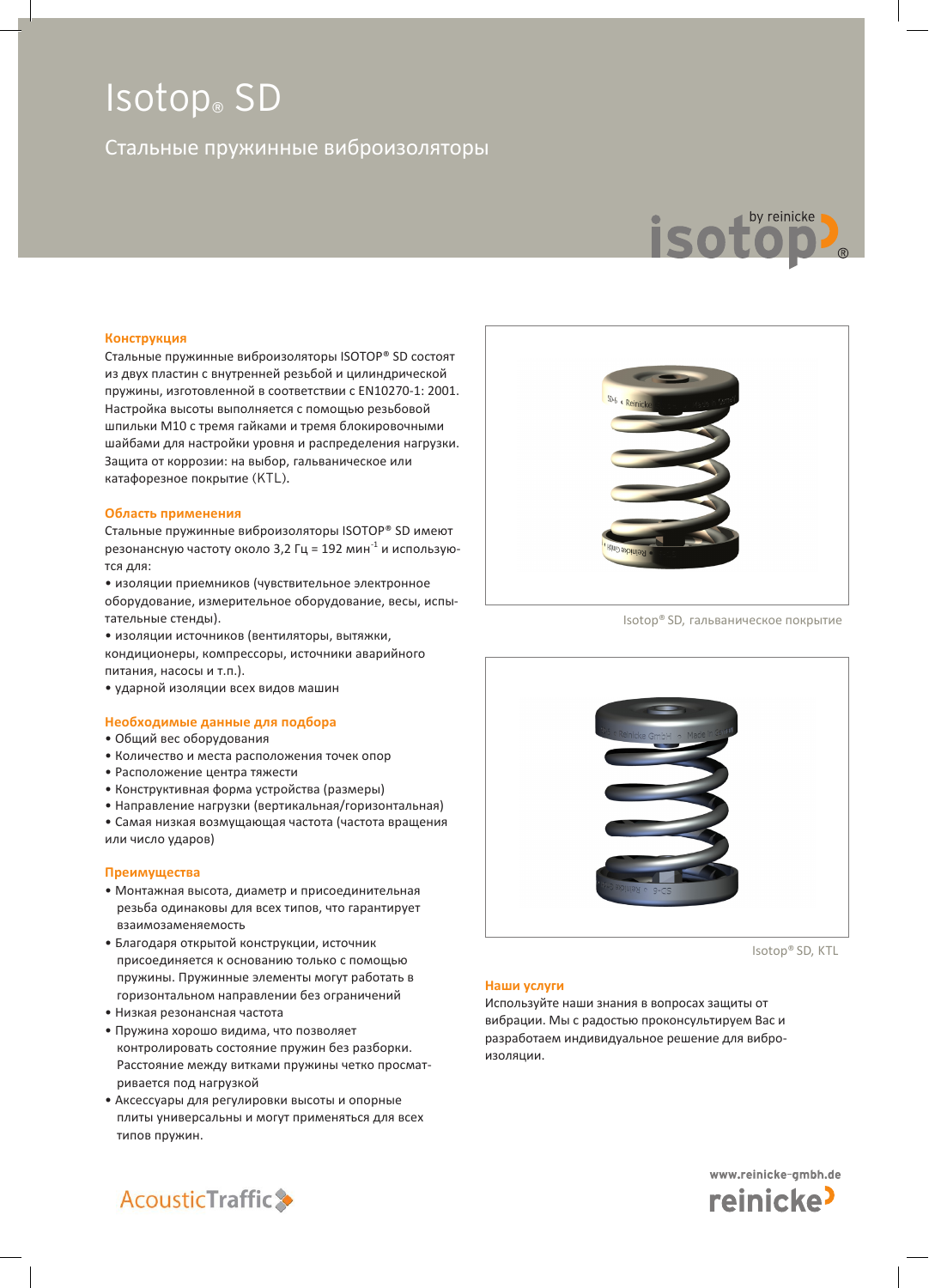# **Isotop® SD 1 – SD 4**





**AcousticTraffic**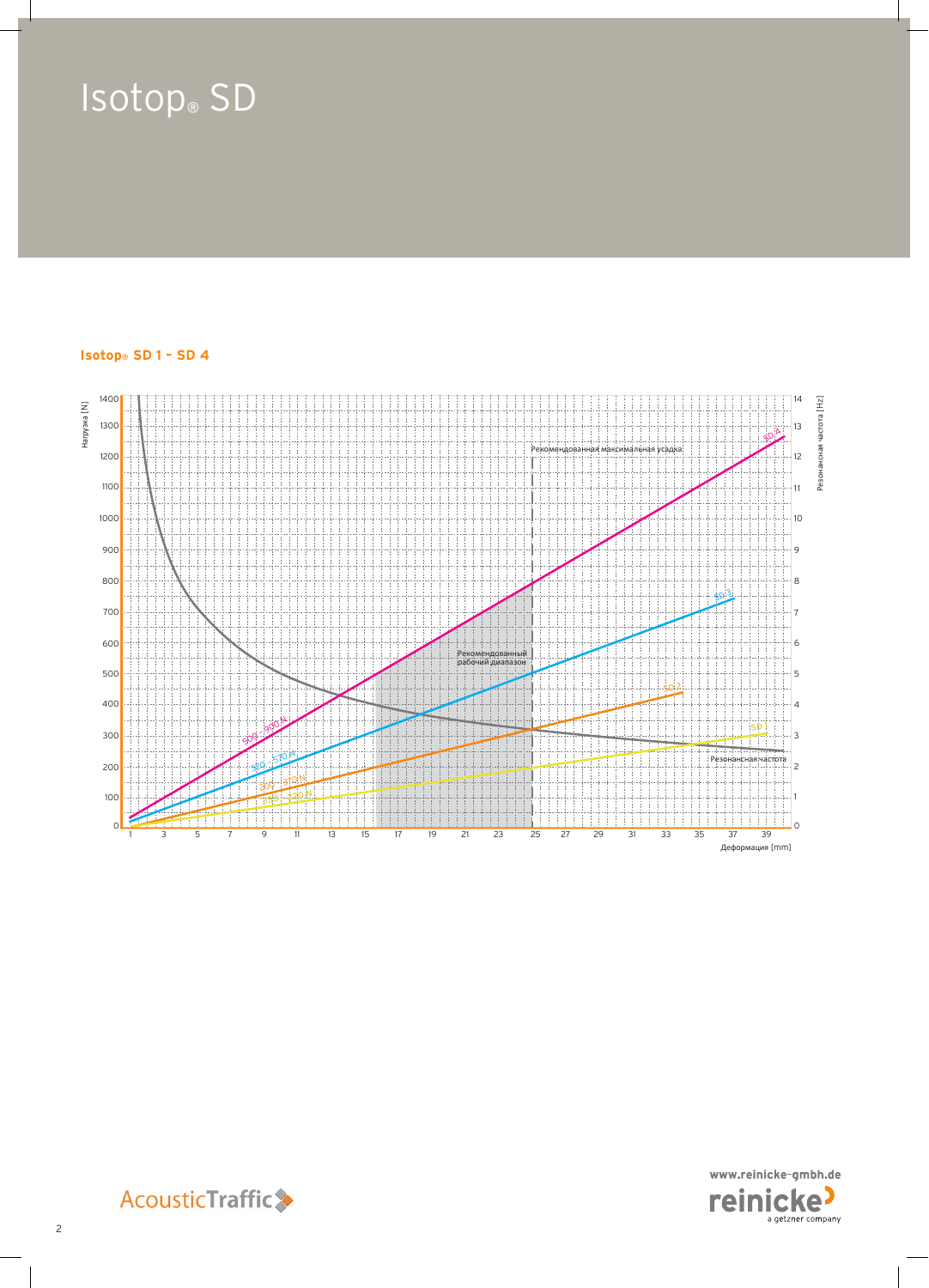# **Isotop® SD 5 – SD 9**





**AcousticTraffic**